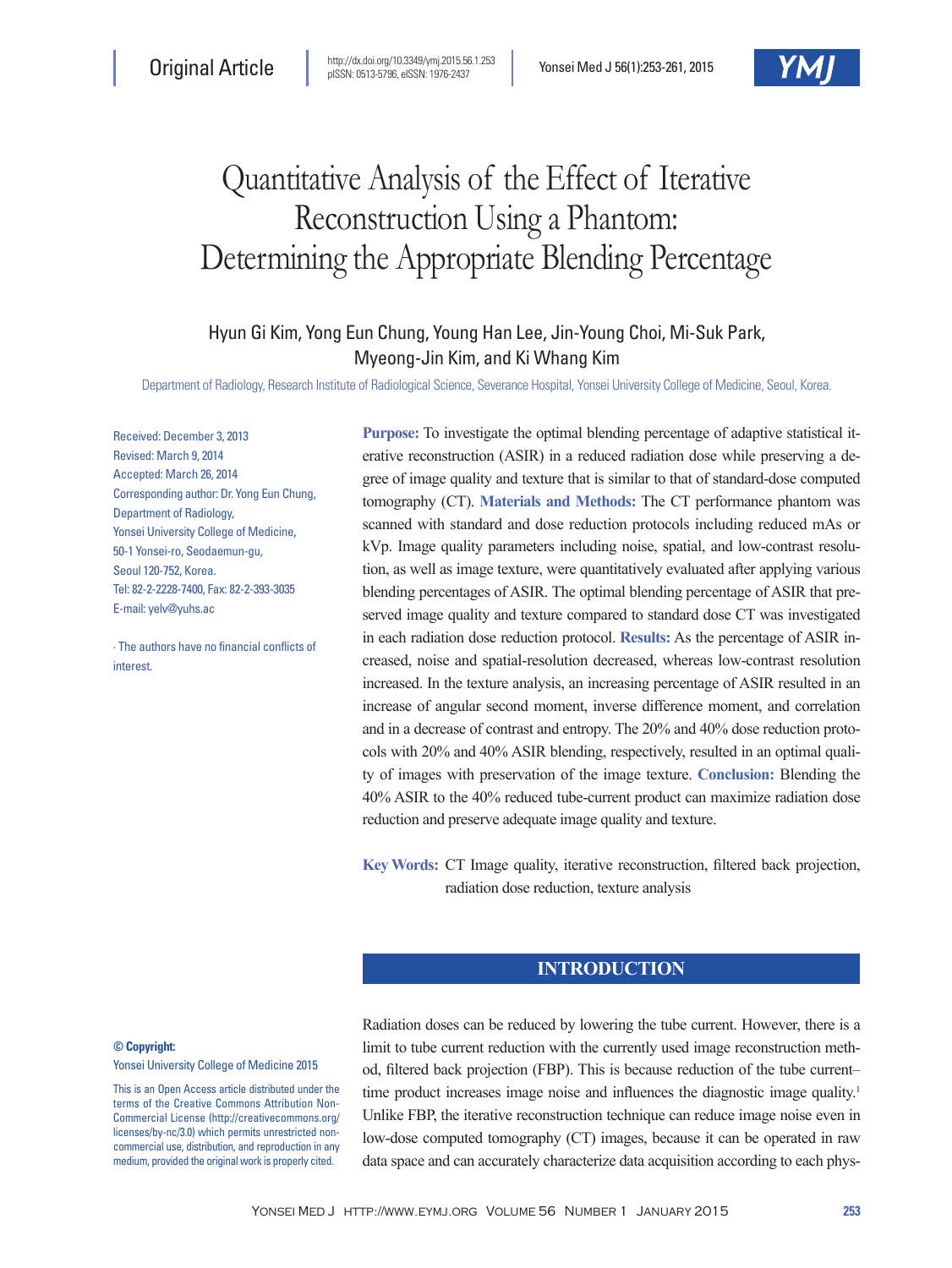ical model of the CT system.<sup>1</sup> The recently developed adaptive statistical iterative reconstruction (ASIR; GE Healthcare, Waukesha, WI, USA) technique uses both information obtained from FBP and iterative reconstruction. ASIR is mathematically less complex compared to the conventional iterative reconstruction technique, resulting in shorter processing times.2,3 There are several studies showing that ASIR could reduce radiation doses without degrading diagnostic performance in various organs while providing the optimal blending percentage of ASIR.3-10 However, most of these studies involve qualitative image analysis or limited quantitative analysis, such as comparison of the standard deviation (SD) of CT numbers from a sufficient number of pixels. Considering that the images with higher ASIR blending percentages seem to lose their sharpness with artificial appearance,<sup>5</sup> an objective image analysis using more parameters than in previous studies might be needed to determine an optimal blending percentage of ASIR.

Therefore, the purpose of this study was to investigate optimal blending percentages of ASIR that should be applied to the conventional FBP images acquired with reduced radiation doses. Quantitative parameters (noise, spatial resolution, low-contrast resolution, and image texture) of different percentages of ASIR images were compared with those of reference images using the CT performance phantom.

# **MATERIALS AND METHODS**

#### **Phantom**

The American Association of Physicists in Medicine (AA-PM) CT performance phantom (model 76-410-4130, Nuclear Associates, Carle Place, NY, USA)<sup>11</sup> consisted of several modules with different inserts for the evaluation of CT performance. A water tank module consisting of a water-filled acrylic cylinder 21.59 cm in outer diameter was used for the evaluation of image noise (Fig. 1A). Spatial resolution could be assessed with resolution blocks, which consist of eight sets of five holes (1.75, 1.5, 1.25, 1.00, 0.75, 0.61, 0.5, and 0.4 mm in circumference) (Fig. 1B). All cavities of holes were filled with air, and distances between the set of holes were equal to the holes' diameter. Holes of at least 1.0 mm needed to be differentiated by the observer to meet the adequate level of spatial resolution [window width: 300 to 400 Hounsfield unit (HU); window level: -200 to -100 HU].12 In terms of low-contrast resolution, the AAPM phantom includes a solid acrylic block that has sets of two

deep cavities, each with different sizes (3.2, 6.4, 9.5, 12.7, 19.1, and 25.4 mm) (Fig. 1C). The rows of the cavities are aligned on each side of the center line with the space between the holes being equal to their diameters. These cavities were filled with a solution of water and iodine contrast (Ultravist 300, Schering, Berlin, Germany) that had an attenuation value that differed by less than 10 HU compared to that of the background acrylic block. Texture analysis was also performed using the low-contrast resolution module.

# **CT data acquisition**

All CT acquisitions were obtained with a fast-kVp switching dual-energy multi-detector CT scanner (Discovery CT 750 HD, GE Healthcare, Waukesha, WI, USA). We followed standard acquisition protocol (120 kVp, 250 mAs) for the AAPM phantom as suggested by the Korean Institute for Accreditation of Medical Image (KIAMI).<sup>12</sup> Standard acquisition was set as the following: a tube current-time product of 250 mAs, a tube voltage of 120 kVp, a section thickness of 0.625 mm, a 10 mm collimation, a 1-second gantry rotation time, a standard reconstruction algorithm, axial mode, a 50-cm acquisition field of view, and a 25-cm display field of view. Reconstruction slice thickness was 10 mm with an inter-slice distance of 10 mm. Data for reduced doses were obtained by using different tube current-time products (100, 150, and 200 mAs) or different tube voltages (80 and 100 kVp). The degree of ASIR blending after image acquisition was applied at six different levels: 0%, 20%, 40%, 60%, 80%, and 100%.

# **Quantitative image analysis**

For the quantitative analysis, image noise was evaluated by measuring the SD of the CT numbers. A  $4\times4$ -cm<sup>2</sup> square region of interest (ROI) was placed at the 6 o'clock position from the central metallic bar of the phantom, and a SD of the CT numbers (HU) was obtained (Fig. 1A). If the SD of the CT numbers was within 7 HU, the quality of image was considered acceptable.<sup>12</sup> The SD of the CT numbers of each image from the different reduced radiation dose protocols and different percentages of ASIR were obtained.

To convert the acceptance limit of spatial resolution according to KIAMI more objective, the quantitative analysis tool was developed. Since 1.0-mm size holes (the acceptance level of KIAMI) were readily differentiated by all the levels of radiation doses (including the lowest dose), 0.75 mm holes were selected for the reference instead of 1.0 mm holes. Using a software program (Aquarius intuition edi-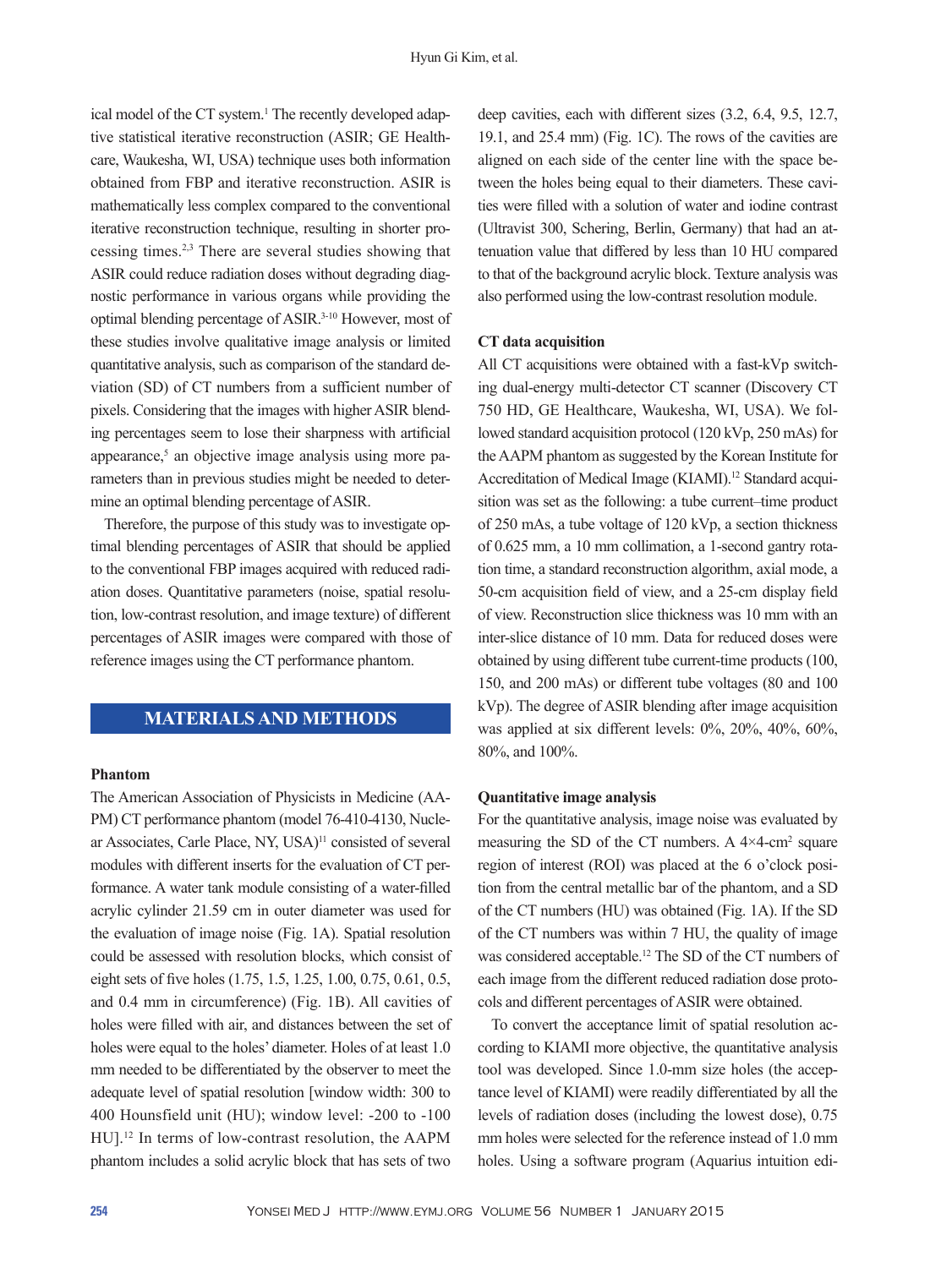

**Fig. 1.** American Association of Physicists in Medicine (AAPM) CT performance phantom. Selected blocks from the AAPM phantom were used to quantify noise (A), spatial resolution (B), low-contrast resolution, and texture (C).

tion, TeraRecon, San Mateo, CA, USA), a line passing the center of the 0.75 mm size holes was drawn, and a graph of the CT number (y-axis) differences along the line (x-axis) was made. The graph showed four peaks between the holes, and five HU differences between the valleys and peaks of each of the lines were obtained (Fig. 2). If the four HU peaks, which indicate high attenuation of the background between the five holes, have a specific level of difference compared to the background valley HU values, the results could objectively show that the five holes are well separated from the background image. Lines were drawn three times to reduce the HU value variation that was dependent on the position of the lines. The average value of the HU differences was 49.4 HU with a standard FBP image. When we applied different percentages of ASIR on the standard image, the 0.75-mm size holes could not be differentiated with ASIR blending percentages of 60% or higher, and the average value of the HU differences was 29.8 at 60% ASIR blending. Hence, we set 30 HU as the cutoff value (rounding up to the nearest whole unit), which meant that the average HU differences between two holes should be at least 30 HU for discrimination.

To objectively evaluate low-contrast resolution, the contrast noise ratio (CNR) was calculated using the following equation:

CNR=[(HU of the hole)-(HU of the background)]/SD of background

The HUs of the hole and the background were measured by drawing regions of interest (204.1 mm<sup>2</sup>) in and out of the largest hole of the image.

Three slices of each protocol image were selected to calculate the average CNR value. A CNR value >1.63 was considered an acceptable limit of quality because this limit



**Fig. 2.** Schematic graph of a HU graph drawn by the linear HU difference between five holes of the same size. HU, Hounsfield unit.

was the average CNR value obtained from the standard protocol of 0% ASIR. As lower tube voltages result in different HU values, due to the photoelectric effect, 80 and 100 kVp acquisition protocols were excluded from the lowcontrast resolution comparison.<sup>9</sup>

Texture analysis can detect subtle differences in images. There are several mathematical methods and computer software programs dedicated to texture analysis. Among them, we adopted the grey-level co-occurrence matrices (GLCM) method,5,6 and an open plug-in of GLCM texture analysis for ImageJ (http://rsb.info.nih.gov/ij/plugins/) was used. Texture analysis was performed with CT images of a lowcontrast resolution module, and five consecutive axial images were loaded in ImageJ. A 130×130 pixel rectangular ROI was placed outside the cavities filled with iodine solution. Five parameters were calculated by the GLCM texture plug-in, including angular second momentum (ASM), con-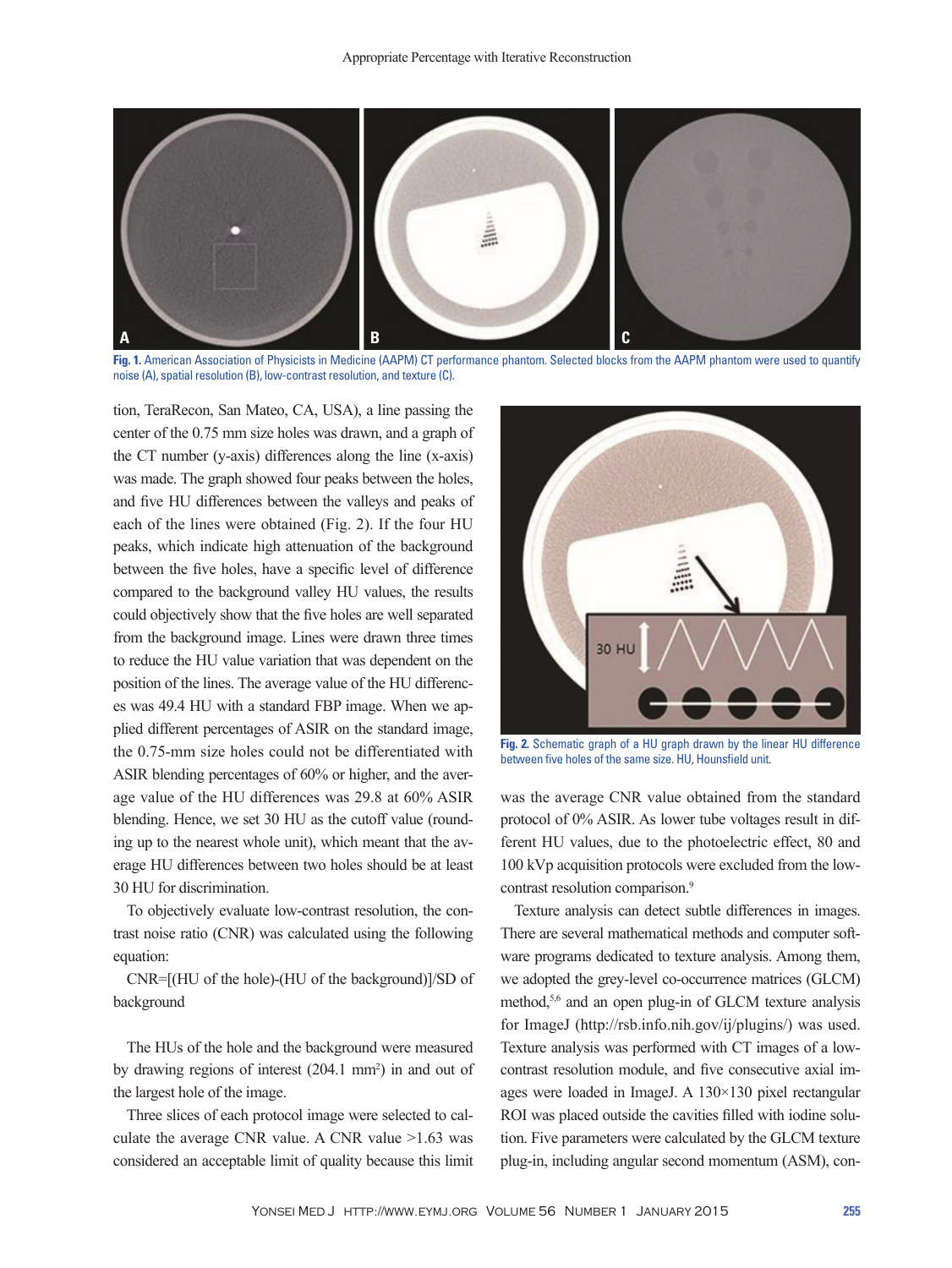trast, correlation, inverse difference moment (IDM), and entropy. The ASM and IDM represent measures of homogeneity. Contrast represents the amount of local variation present in an image. Correlation represents a measure of gray-tone linear dependencies within the image; a higher correlation value means a more consistent texture value along certain lines. Entropy represents randomness of the image; higher entropy values mean less homogeneous image textures.<sup>6,13</sup> The average value of five consecutive images was calculated each of the different radiation dose settings and blending percentages of ASIR.

# **Radiation dose assessment**

The CT dose index (CTDI<sub>vol</sub>, mGy) and dose length products (DLPs, mGy\*cm) were recorded in each protocol. A



**Fig. 3.** Noise (standard deviation of CT numbers) of different acquisition protocols according to increasing ASIR percentage. The reference line shows the acceptable noise value of 7. If the value is  $<$ 7, the quality of image is considered acceptable. ASIR, adaptive statistical iterative reconstruction.

CTDIvol and DLP were obtained from the scanner console for each protocol.

# **RESULTS**

# **Noise**

Noise decreased with an increase in the percentage of ASIR (Fig. 3). Image noise was less than 7 HU in the majority of 60%, 40%, and 20% ASIR blended images with 100-mAs, 150-mAs, and 200-mAs acquisitions, respectively. With reduction of the tube voltage to 80 kVp or 100 kVp (while maintaining 250 mAs), the noise value was less than 7 HU in 80% and 40% ASIR blended images, making the appropriate ASIR percentage at least 80% and 40%, respectively.

#### **Spatial resolution**

The average value of HU differences decreased with an increasing percentage of ASIR (Fig. 4A). With 100% ASIR, four peaks could not be differentiated from the HU graph; therefore, the average value of HU differences were not calculated (Fig. 4B). With 20% ASIR in the 100-mAs protocol, the average value of the HU differences was 31.8 HU, and with 40% ASIR, the average was 29.8 HU, making 20% the acceptable limit of ASIR blending. With the 150-mAs protocol, 40% ASIR resulted in an average difference of 31.4 HU, and 60% ASIR resulted in an average of 21.8 HU, making 40% the acceptable limit of ASIR blending (Fig. 4C). With the 200-mAs protocol, the acceptable limit of ASIR blending was also 40% (with an average HU difference of 33.4 HU). Compared to the standard protocol, 100 kVp resulted in higher HU differences without ASIR blend-



**Fig. 4.** Average HU differences between the peaks and valleys are shown according to increasing ASIR percentage. A difference of at least 30 HU needed to be met for optimal quality in terms of spatial resolution (A). Two graphs of the 150-mAs acquisition protocol with ASIR 100% (B) and 40% (C) are shown. HU, Hounsfield unit; ASIR, adaptive statistical iterative reconstruction.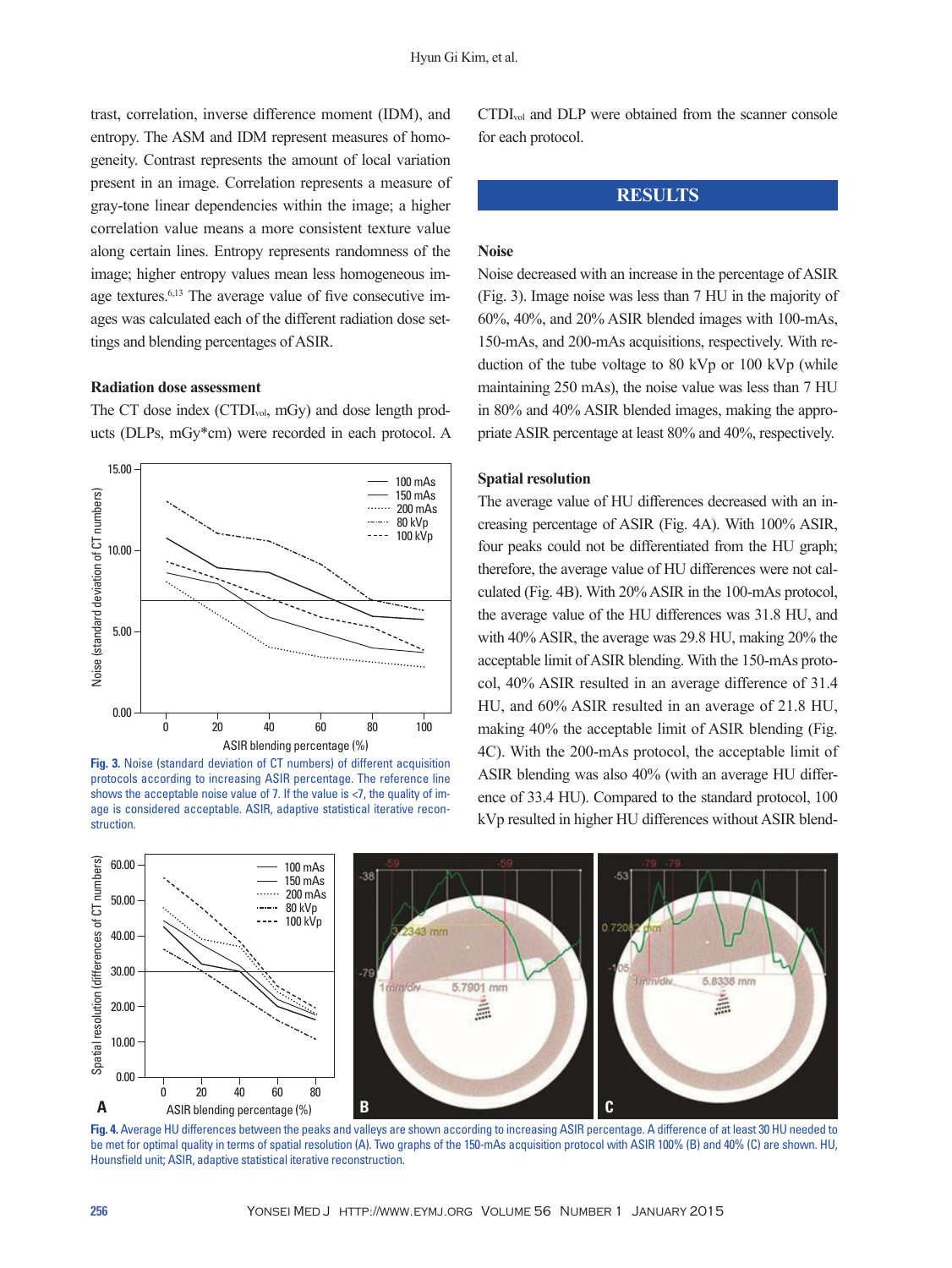ing; however, the limit of ASIR blending was 40% because 60% ASIR blending resulted in an average difference of 25.4 HU. The optimal blending percentage of ASIR with the 80 kVp acquisition protocol was 20%, as 20% reconstruction images showed an average HU difference of 30.6 HU and 40% ASIR reconstruction images showed an average HU difference of 22.8 HU.

# **Low-contrast resolution**

Low-contrast resolution increased with an increasing percentage of ASIR (Fig. 5). With the 100 mAs acquisition protocol, the CNR value was 1.42 with 40% ASIR but 1.70 with 60% ASIR, making 60% the lowest ASIR required. With the 150-mAs acquisition protocol, the CNR value was 1.56 with 20% ASIR but 1.71 with 40% ASIR, making 40% the lowest ASIR required. With the 200-mAs acquisition protocol, the CNR value was 1.46 without ASIR but 1.70 with 20% ASIR, making 20% the lowest ASIR required.

# **Texture**

Fig. 6 includes five texture analysis graphs showing the different texture feature values according to an increase in the percentage of ASIR at different acquisition protocols. With increasing percentage of ASIR, ASM, IDM, and correlation values increased, representing higher texture uniformity and homogeneity for higher percentages of ASIR (Fig. 6A, B, and C). However, contrast and entropy values decreased with increasing percentages of ASIR, representing increased uniformity of gray images and decreased randomness in the image (Fig. 6D and E). With the 100-mAs acquisition protocol, 60% ASIR resulted in images closest to the standard image texture for all five features. The 150 and 200 mAs protocols required only 40% and 20% ASIR (respectively) to obtain the closest texture feature values to that of a standard image. With the 80-kVp protocol, the appropriate percentage of ASIR varied between 60% or 80%, depending on the texture features. With the 100-kVp protocol, all of the other four features except for correlation showed similar values to standard images with 40% ASIR.

# **Overall assessment of quantitative analysis**

The respective results of the quality of each image are summarized in Table 1. The reduced tube-current time product of 40.0% (from 250 mAs to 150 mAs) with 40% ASIR satisfied all the noise, spatial, and low contrast resolution, as well as the five parameters of image texture. The reduced tube-current time product of 20.0% (from 250 mAs to 200 mAs) with 20% ASIR also satisfied the required values of analyzed image qualities and texture parameters. The other acquisition protocols with reduced tube current-time product or tube voltage did not fulfill image quality requirements and failed to show similar image texture to that of standard images in corresponding percentages of ASIR.

#### **Radiation dose**

The CTDIvol and DLP of standard protocol (120 kVp and 250 mAs) were 20.86 mGy and 834 mGy\*cm, respectively. The CTDIvol and DLP of protocols of decreased tube current-time products were as follows: for the 100 mAs protocol, 8.34 mGy and 333 mGy\*cm (60.0% reduction); for the 150 mAs protocol, 12.51 mGy and 500 mGy\*cm (40.0% reduction); and for the 200 mAs protocol, 16.69 mGy and 667 mGy\*cm (20.0% reduction). The CTDIvol and DLP of decreased tube voltage protocols were as follows: for the 80 kVp protocol, 7.03 mGy and 281 mGy\*cm (66.3% reduction) and for the 100 kVp protocol, 13.16 mGy and 526 mGy\*cm (36.9% reduction).

# **DISCUSSION**

Our results showed that with an increase in the percentage of ASIR, noise and spatial resolution decreased, and lowcontrast resolution increased. In the texture analysis, an increase in the percentage of ASIR resulted in an increase of ASM, IDM, and correlation and in a decrease of contrast and entropy. Blending 40% ASIR with a reduced tube cur-



**Fig. 5.** Contrast to noise ratio that was obtained to quantify low-contrast resolution according to an increase in the percentage of ASIR. The reference line indicates a value of 1.63, which was defined as the lowest acceptable limit. ASIR, adaptive statistical iterative reconstruction.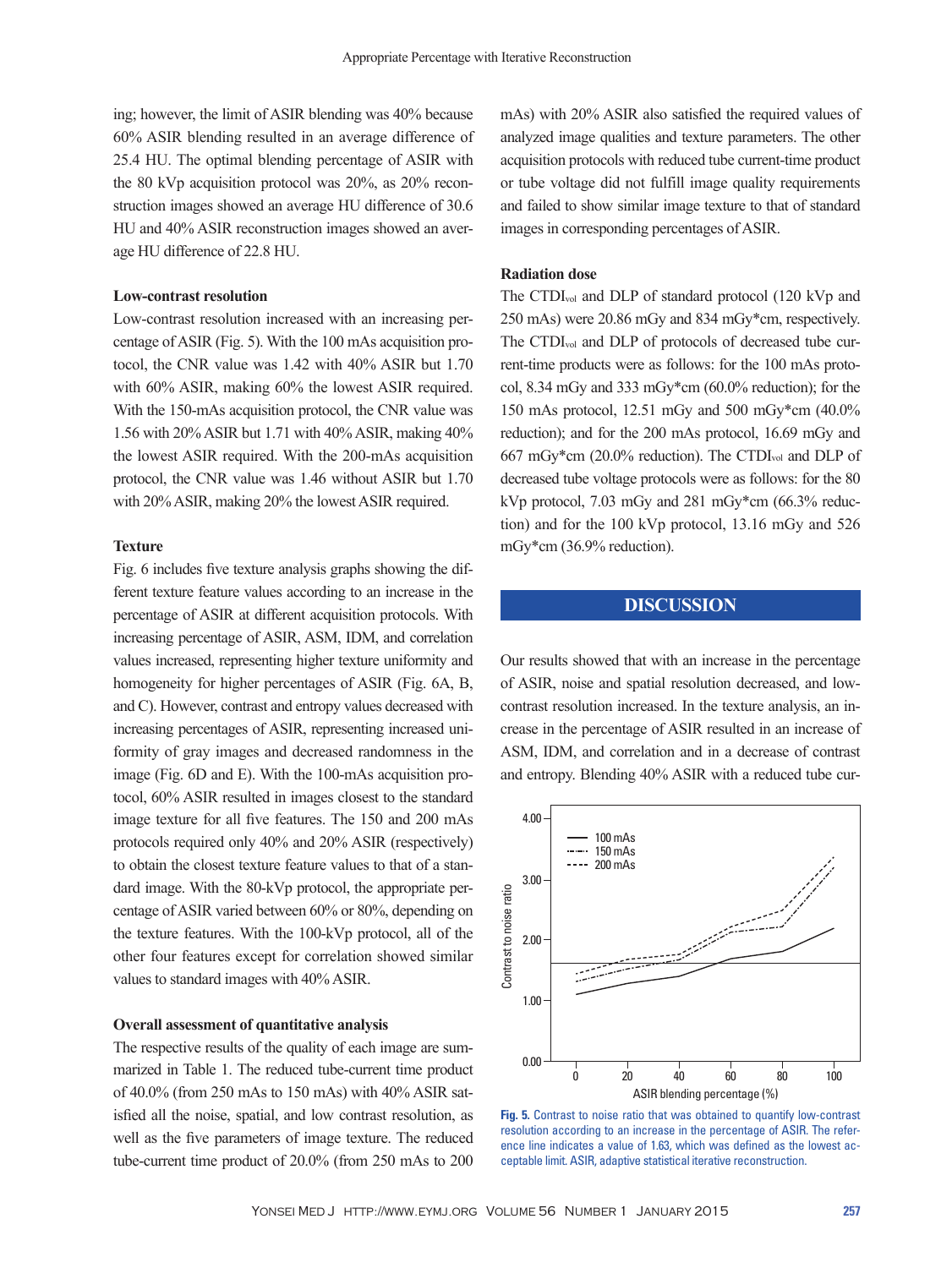rent-time product of 150 mAs (40% dose reduction) resulted in quantitatively acceptable image quality in terms of noise, spatial, and low-contrast resolution and showed similar image texture to that of standard-dose CT images.

According to previous reports, image noise can be decreased by increasing the blending percentage of ASIR,<sup>2,4</sup> and a previous phantom study determined that noise decreased about 75% and 50% from the original image with



**Fig. 6.** Texture analysis graphs showing five different texture features according to an increase in the percentage of ASIR: angular second moment (A), inverse different moment (B), correlation (C), contrast (D), and entropy (E). The reference line of each graph shows the value of standard images.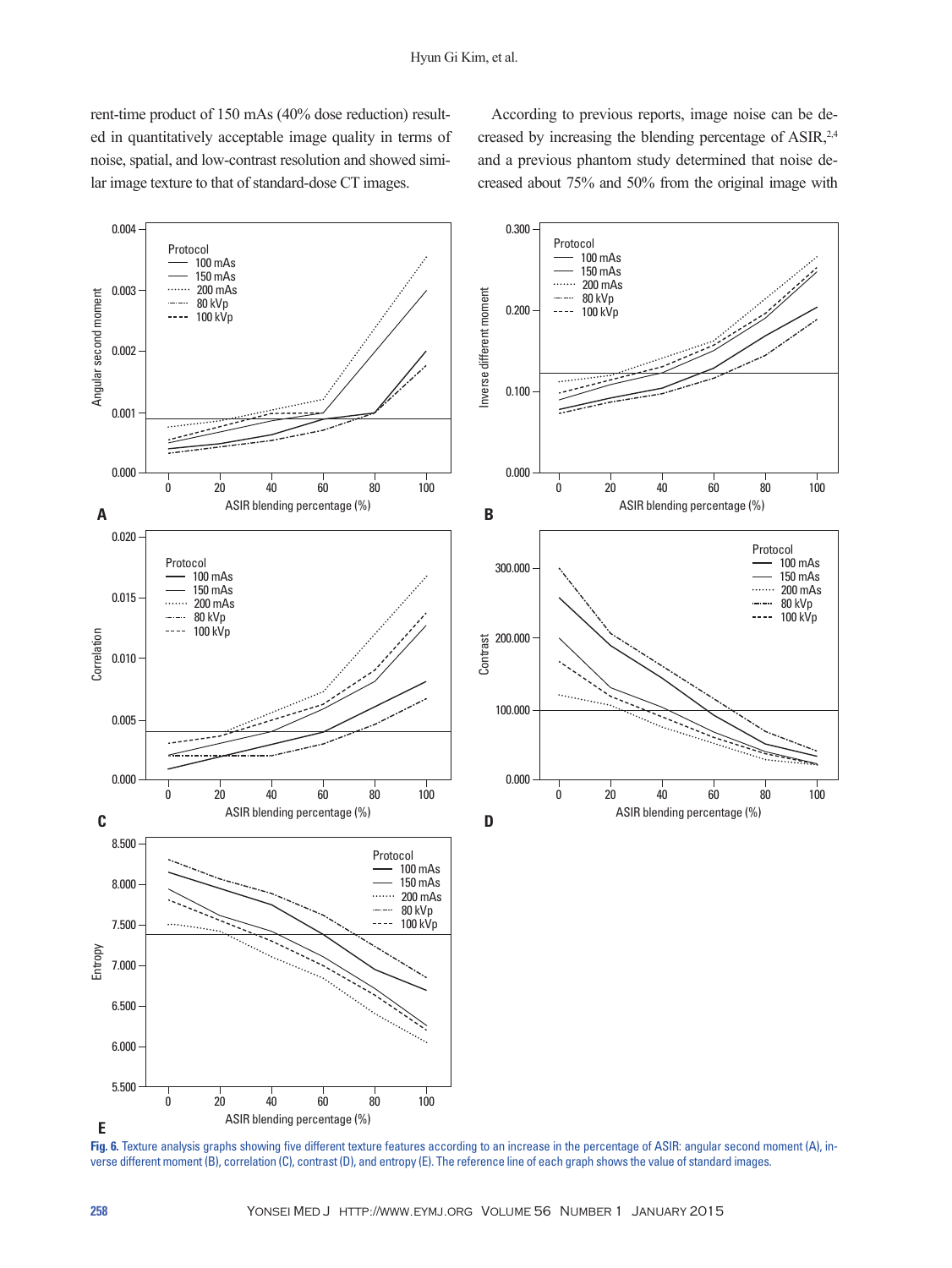| Scanning protocols                  |     |     | Image analysis $(\%)$ |                        |                             |                      |            |            |            |     | Adequate        |
|-------------------------------------|-----|-----|-----------------------|------------------------|-----------------------------|----------------------|------------|------------|------------|-----|-----------------|
| Dose reduction<br>percentage $(\%)$ | mAs | kVp | Noise*                | Spatial<br>resolution' | Low contrast<br>resolution* | Texture <sup>+</sup> |            |            |            |     | percentage      |
|                                     |     |     |                       |                        |                             | <b>ASM</b>           | <b>IDM</b> | <b>COR</b> | <b>CON</b> | ENT | of ASIR $(\% )$ |
| 60.0                                | 100 | 120 | 60                    | 20                     | 60                          | 60                   | 60         | 60         | 60         | 60  | NA              |
| 40.0                                | 150 | 120 | 40                    | 40                     | 40                          | 40                   | 40         | 40         | 40         | 40  | 40              |
| 20.0                                | 200 | 120 | 20                    | 40                     | 20                          | 20                   | 20         | 20         | 20         | 20  | 20              |
| 36.9                                | 250 | 80  | 80                    | 20                     | NA                          | 80                   | 60         | 80         | 60         | 80  | <b>NA</b>       |
| 66.3                                | 250 | 100 | 40                    | 40                     | NA                          | 40                   | 40         | 20         | 40         | 40  | <b>NA</b>       |

**Table 1.** Quantitative Analysis Showing the Appropriate Percentages of ASIR According to Noise, Spatial Resolution, Contrast Resolution, and Texture Features

ASM, angular second momentum; IDM, inverse difference moment; COR, correlation; CON, contrast; ENT, entropy; NA, not applicable; ASIR, adaptive statistical iterative reconstruction.

\*Minimum value of ASIR blending.

† Maximum value of ASIR blending.

‡ Closest value to the reference image.

100% and 50% ASIR, respectively.<sup>2</sup> In our results, image noise decreased with an increase in the percentage of ASIR, which was comparable with the results of the previous study. However, the degree of noise reduction according to ASIR blending varied among different dose reduction protocols. With 40% ASIR blending, about 50% noise reduction was achieved in the 200-mAs dose reduction protocol (8.1 HU→4.0 HU), whereas only about 30% noise reduction was achieved in the 150-mAs protocol (8.6 HU $\rightarrow$ 5.9 HU). Dose reduction protocols might be different from center to center due to varying patient demographics such as BMI, and our results suggest that an optimal ASIR blending percentage should be tailored to various site-specific radiation dose protocols.

Some controversy exists regarding the effect of iterative reconstruction on spatial resolution. Several studies reported that spatial resolution is not affected or increased by iterative reconstruction compared to FBP images,  $8,14$  whereas another study reported that spatial resolution decreased after applying iterative reconstruction.<sup>2</sup> In our study, spatial resolution was preserved up to certain threshold of the ASIR blending percentage with each decreased tube time-current product and tube voltage protocol. However, when ASIR was blended more than the threshold percentage, the spatial resolution did not meet either of our quantitative standards. These results might be due to the blurred change of the image which was represented as decreased HU difference between the two small cavities. The discordance between the previous studies and ours might be due to the comparison of fixed tube timecurrent product reductions and ASIR blending percentages in the previous studies; in contrast, we compared images of various reduced tube current-time product and tube voltages with various blending percentages of ASIR.

In terms of low-contrast resolution, most previous studies have reported unanimous results that an increase in the percentage of ASIR resulted in increased low-contrast resolution, which is consistent with our results.<sup>2,5,7,10</sup> The CNR was calculated from the HU difference between the cavity and the background divided by the noise value. As noise decreases in proportion to the blending percentage of ASIR without changing the HU of both the cavity and the background, the CNR could only increase. Therefore, although CNR decreases with reduced tube current-time product due to noise elevation, it could be preserved with an adequate percentage of ASIR, which decreases noise.<sup>1</sup> Our results also showed that when a 40% or higher percentage of ASIR is applied, 150 mAs can achieve a higher CNR value of 1.63. Therefore, we were able to quantitatively confirm that with lower tube current-time product protocols, an increased blending percentage of ASIR was necessary to achieve a CNR similar to the standard-dose protocol. However, since the CNR cannot directly represent cavity detectability and potential outcome of diagnostic performances, further investigation on this aspect should be done with the clinical data.

In quantitative texture analysis, the results met expectations. With an increase in ASIR blending percentage, image homogeneity (ASM and IDM values) and consistency in texture along certain lines (correlation) also increased, whereas the amount of local variation (contrast) and randomness in the image (entropy) decreased. These results suggest that not only image noise but also image texture parameters are affected by the blending percentage of ASIR. Previous reports have shown differences of acquired images depending on subjective methods or on quantitative methods using the SD of CT numbers. However, these methods for comparing noise texture are not sufficient for texture analysis.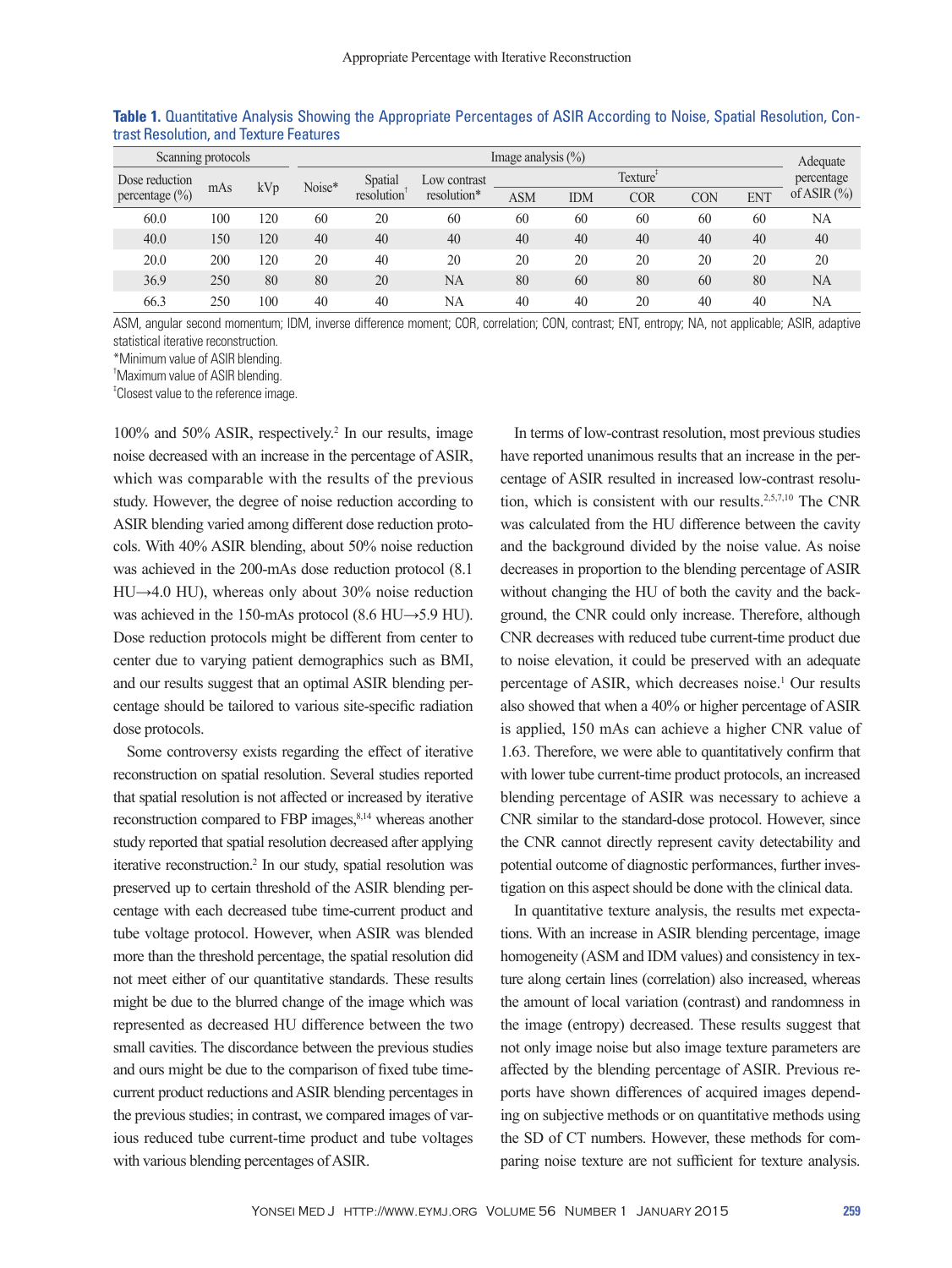Other methods such as noise spectrum or histogram analysis can be used to perform texture analysis; however, these methods are often time consuming and inaccessible to radiologists. Additionally, studies have yet to indicate that these methods are sufficient for texture analysis of CT images. Therefore, although it is not a well-established analysis technology for CT images, the GLCM method, which was previously used as a purely mathematical calculation, has been used to perform texture analysis.<sup>13</sup> Moreover, we hypothesized that if original images and ASIR images can be shown to have similar texture parameters through the GLCM method, the results will correctly identify the similarity of the two images.

In terms of the overall quantitative assessment in our phantom study, image noise and low-contrast resolution set the minimum limit of the ASIR blending percentage, and spatial resolution set the maximum limit. In terms of texture analysis, each quantitative parameter had the closest value to the reference image (i.e., the standard-dose CT image). In the 100-mAs protocol (dose reduction of 60.0%) and the 80 kVp protocol (dose reduction of 36.9%), there was a discrepancy between the minimum percentage of ASIR that needed to be applied to compensate for increased noise and decreased low-contrast resolution and the maximum percentage of ASIR needed to maintain adequate spatial resolution. Therefore, there was no adequate ASIR blending percentage for those two protocols. For the 100-kVp protocol (dose reduction of 66.3%), 40% ASIR performed well for both the noise and spatial resolution standards. Four of five texture parameters also manifested image textures similar to the standard-dose CT image, but the IDM showed a texture similar to that of the standard image in 20% ASIR blending. The 200-mAs (dose reduction of 20.0%) and 150 mAs (dose reduction of 40.0%) protocols satisfied the image quality standards with 20% and 40% of ASIR, respectively. Between the two quantitatively qualifying protocols, the 150-mAs protocol with 40% ASIR blending seemed to be more appropriate when considering the radiation dose reduction effect. This result was similar to that of a previous study which compared the noise spectrum curve of FBP and ASIR images in a water phantom and showed that applying 40% ASIR was considered optimal when the radiation dose is reduced to 50%.<sup>5</sup>

Several limitations of our study merit consideration. First, this study was performed using a phantom. Considering that the image quality of a low-dose CT might manifest differently according to the BMI of patients, the results of

our study should be confirmed with patient data in the future. Although we have not proven the diagnostic performance with patients, as long as the aim of the study was to analyze image quality that is affected by the reconstruction methods, we expect that this study can provide a quantitative method to evaluate dose reduction protocols with different reconstruction methods in future studies with patients or an anthropomorphic phantom. Second, images with similar textures to standard-dose CT images were selected for choosing the optimal ASIR blending percentage. However, a similar texture to the reference image does not directly result in better diagnostic accuracy, and the relationship between image texture and diagnostic accuracy should be confirmed in future studies.

In conclusion, both noise and spatial resolution decreased with an increase in the percentage of ASIR, whereas lowcontrast resolution increased with an increase in the percentage of ASIR. In texture analysis, an increase in the percentage of ASIR resulted in an increase of ASM, IDM and correlation and in a decrease in contrast and entropy. Applying 40% ASIR to FBP images of 40% reduced time tube-current product (from 250 mAs to 150 mAs) satisfied standard image quality and texture expectations in quantitative ways.

# **ACKNOWLEDGEMENTS**

We thank Kyung Suk Seo and Min Jeong Yun who are employees of GE Healthcare Korea, for technical assistance.

This work was supported by the a faculty research grant of Yonsei University College of Medicine (6-2012-0039).

# **REFERENCES**

- 1. Silva AC, Lawder HJ, Hara A, Kujak J, Pavlicek W. Innovations in CT dose reduction strategy: application of the adaptive statistical iterative reconstruction algorithm. AJR Am J Roentgenol 2010;194:191-9.
- 2. Brenner DJ, Hall EJ. Computed tomography--an increasing source of radiation exposure. N Engl J Med 2007;357:2277-84.
- 3. Singh S, Kalra MK, Gilman MD, Hsieh J, Pien HH, Digumarthy SR, et al. Adaptive statistical iterative reconstruction technique for radiation dose reduction in chest CT: a pilot study. Radiology 2011;259:565-73.
- 4. Brady SL, Yee BS, Kaufman RA. Characterization of adaptive statistical iterative reconstruction algorithm for dose reduction in CT: A pediatric oncology perspective. Med Phys 2012;39:5520-31.
- 5. García G, Maiora J, Tapia A, De Blas M. Evaluation of texture for classification of abdominal aortic aneurysm after endovascular re-